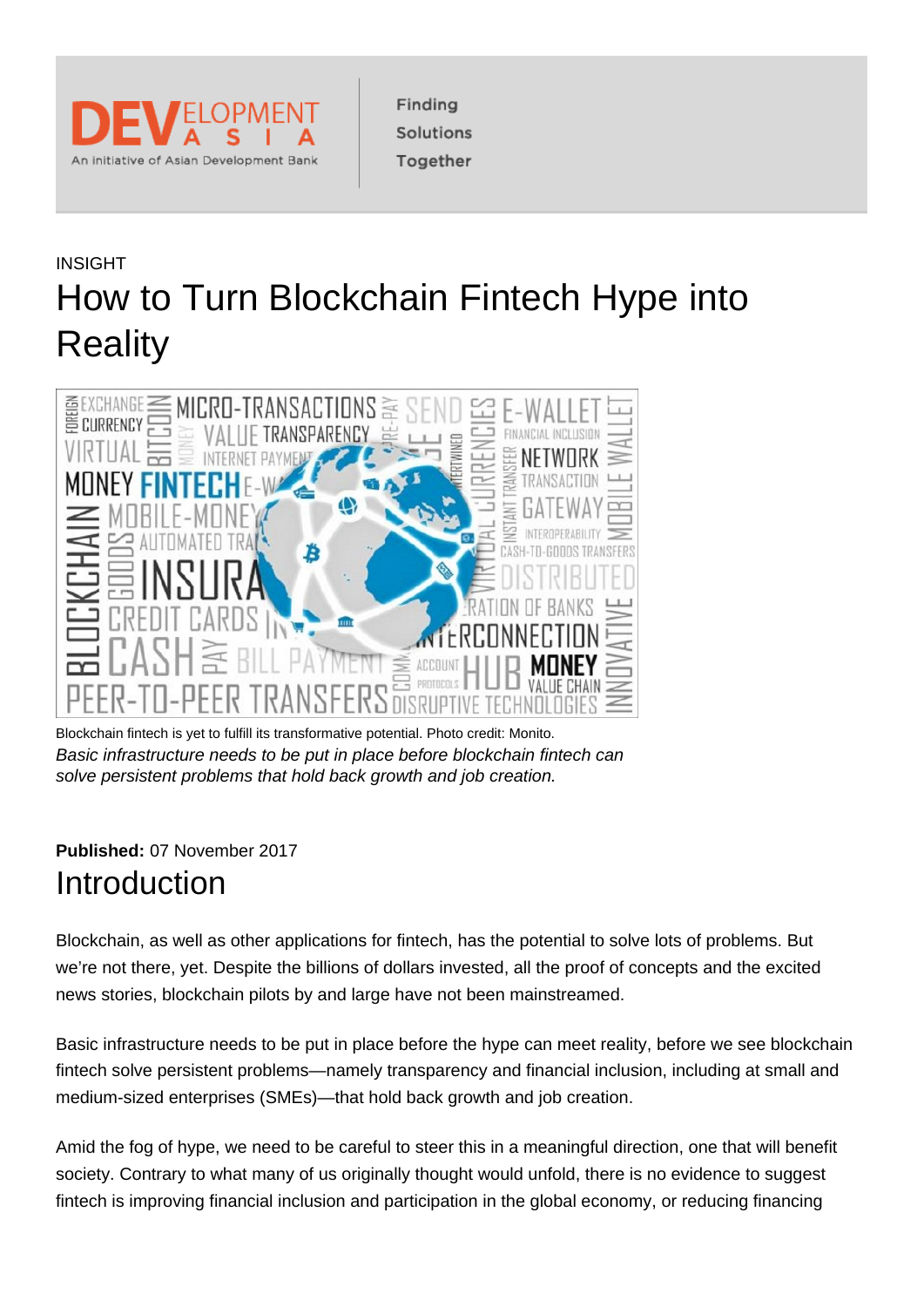gaps among SMEs.

ADB's [2017 Trade Finance Gaps, Growth and Jobs Survey](https://www.adb.org/publications/2017-trade-finance-gaps-jobs-survey) bears this out: there is no evidence to support the idea that fintech is reducing gaps. No question – where implemented, it's reducing cost and gaining efficiency; those are good outcomes, but we can now see that reducing cost is not the boon to inclusion and to SME finance that we once thought.

## Analysis

We need to develop some basic infrastructure before blockchain fintech can advance to a point where it provides meaningful solutions for transparency and financial inclusion. We need fintech not only to reduce cost, but also to make transparency and performance-related due diligence more efficient and reliable.

Even if less cost is involved in supporting SMEs, a financial institution won't get involved if it can't get comfortable—in an efficient and reliable way, with anti-money-laundering/know-your-customer (AML/KYC) risks on the transparency side, and performance type risks.

There are two challenges hampering the ability of blockchain fintech to address these transparency and performance issues: the supply chain is slow to digitize, and there is a lack of interoperability. What impedes progress on these two challenges is a lack of standards, and legal and regulatory uncertainty.

### Recommendations

Below are 3 specific initiatives that can create the infrastructure required to get blockchain fintech closer to all the hype and promise.

1. Digital Standards in Trade (DST) is a fledgling World Trade Board initiative designed to do three things.

First, identify existing standards—many co-exist and overlap—and choose or merge the most appropriate one(s), then seek buy-in from all component parts of the supply chain, and then drive industry-wide adoption.

Second, where standards don't exist, DST will develop them in concert with all component parts of the supply chain: buyers, traders, sellers, shipping, customs, ports, warehousing, logistics and financial institutions. DST will create the standards infrastructure necessary to deliver interoperability.

Third, DST should come with a scorecard benchmarking industries on their degree of digitization. This would create awareness, and hopefully encourage industry-wide initiatives to "get with it."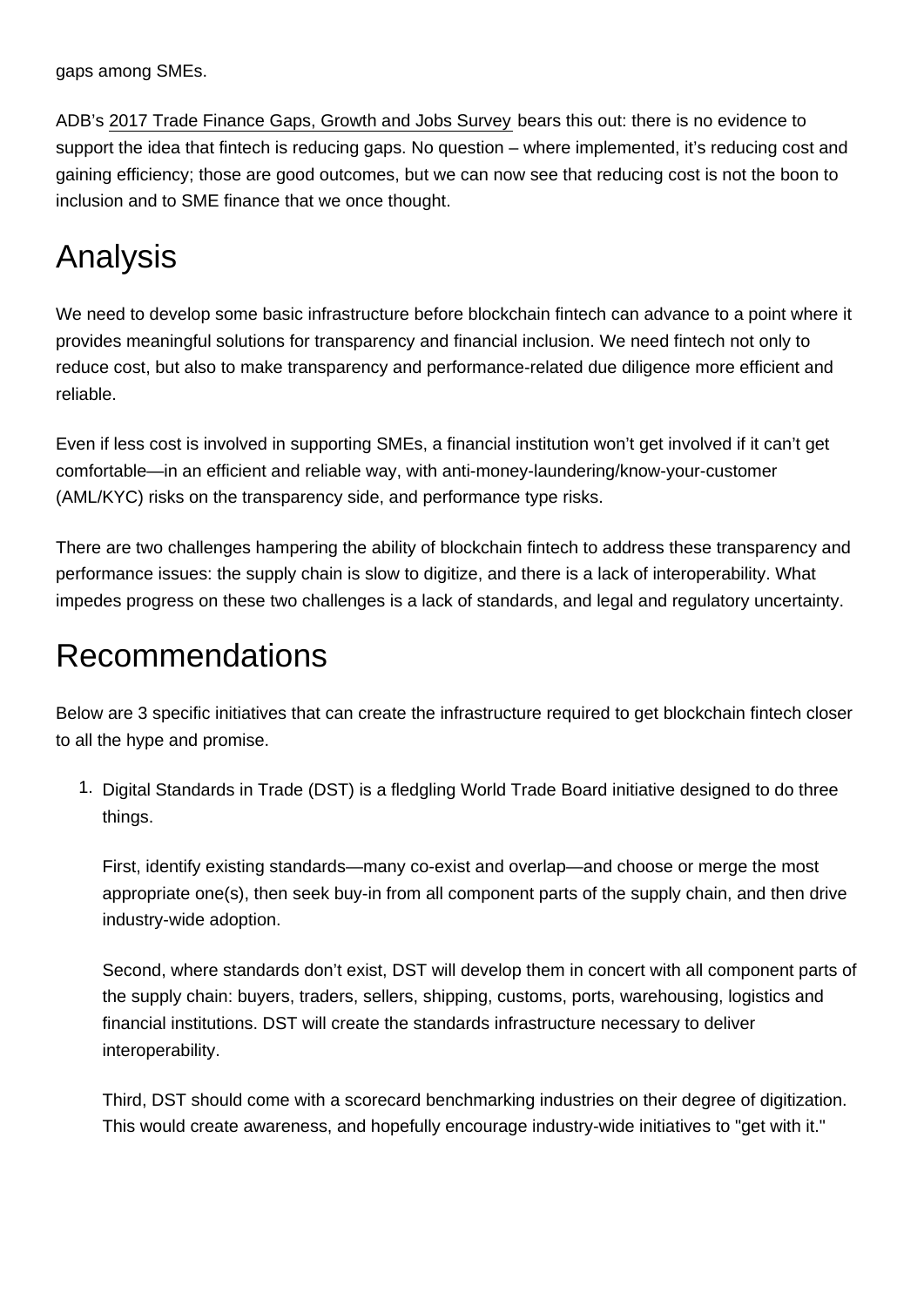2. Another piece of architecture required to advance blockchain fintech is a global harmonized identity for all companies, large and small. Mandated by the G20, the Financial Stability Board created in 2014 the Global Legal Entity Identifier (GLEIF) system. GLEIF is a non-profit entity overseen by more than 70 regulators that created a system capable of issuing unique identifiers inexpensively.

Behind the unique identity is verification of (i) who's who, (ii) who owns whom, and (iii) who owns what. The benefit to all companies in the world having a GLEIF is clear on the transparency (AML/KYC) front. But more than that, it is critical infrastructure required to mine large pools of metadata for information pertaining to the specific (small) company on which a financial institution is conducting due diligence.

Without reliable identifiers, the huge pool of metadata that blockchain fintech promises may be impossible to navigate. GLEIF provides an essential piece of infrastructure for the future economy; it helps to advance blockchain fintech to a stage where it can have meaningful benefits for society.

3. Without rules accepted by courts, there will always be a certain level of reluctance to embrace digitization. Formed in 1919 in the absence of a global system of rules to govern trade, the International Chamber of Commerce (ICC) created in 1936 an industry standard that would become known as the Incoterms rules, which has become accepted by courts all over the world.

We are in the same situation today as we were pre-1936 with respect to trade digitization. The ICC Banking Commission has a strong role to play in filling a void of acceptable rules.

The hype is fun and dreaming is important, but to catch up with reality we need to develop some basic infrastructure. Creating digital standards for trade, rules for digitization, and achieving global adoption of one harmonized legal identity for companies will create the infrastructure required to move blockchain fintech further.

It's only that way that we will be able to use this technology to solve real problems in transparency and inclusion.

### **Resources**

[Shaping Asia's fintech future](https://blogs.adb.org/blog/shaping-asia-s-fintech-future)

[Trade finance gaps continue despite fintech breakthroughs](https://blogs.adb.org/blog/trade-finance-gaps-continue-despite-fintech-breakthroughs)

[Trade finance: A catalyst for foreign currency, growth in PNG](https://blogs.adb.org/blog/trade-finance-catalyst-foreign-currency-growth-png)

[Financing agriculture value chains in the digital age](https://blogs.adb.org/blog/financing-agriculture-value-chains-digital-age)